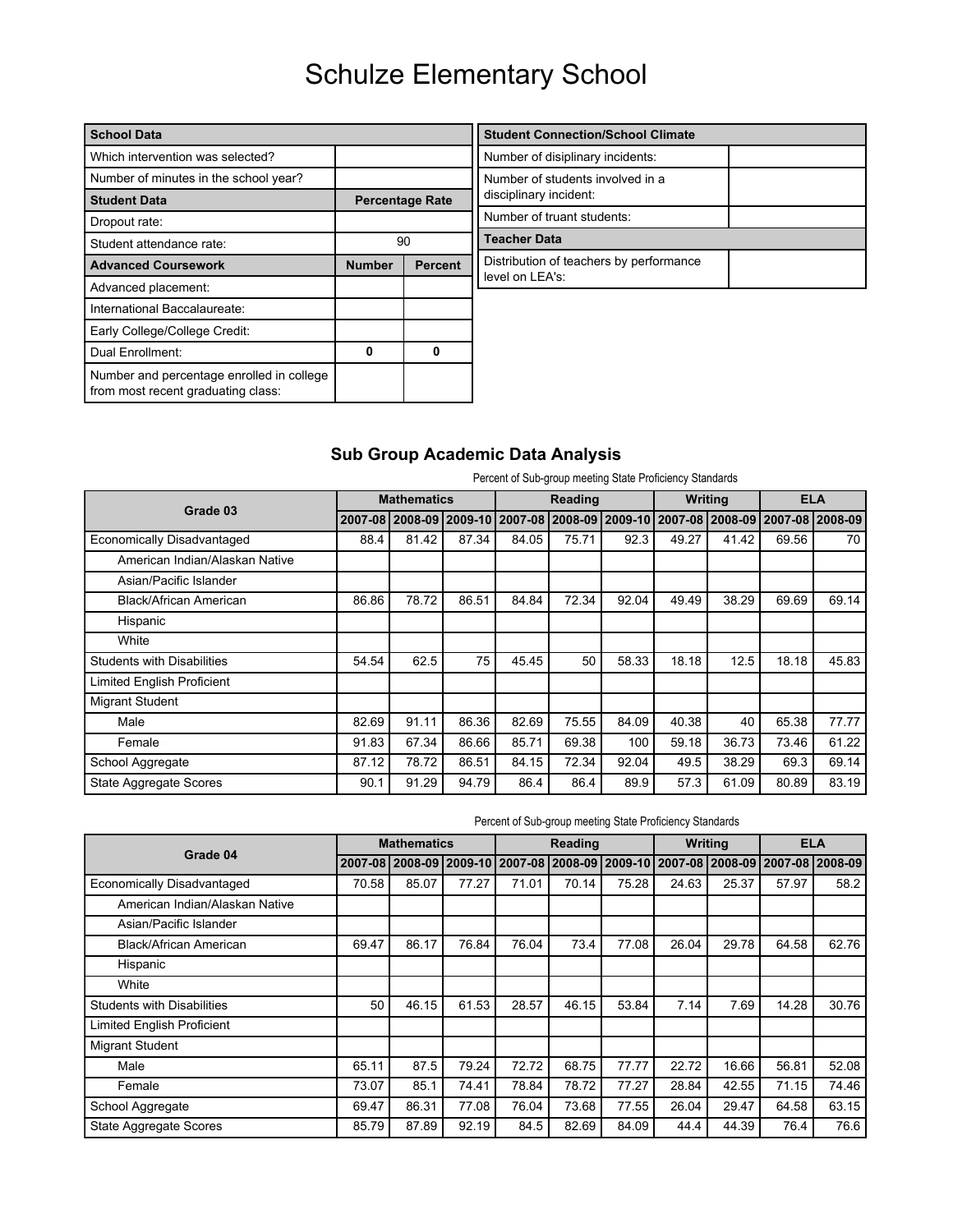### **Sub Group Academic Data Analysis**

Percent of Sub-group meeting State Proficiency Standards

|       |       |       |                                       |       |       |         |       |         | <b>ELA</b>                                                                    |
|-------|-------|-------|---------------------------------------|-------|-------|---------|-------|---------|-------------------------------------------------------------------------------|
|       |       |       |                                       |       |       |         |       |         |                                                                               |
| 28.3  | 56.66 | 53.57 | 47.16                                 | 49.18 | 71.08 | 28.3    | 29.5  | 35.84   | 39.34                                                                         |
|       |       |       |                                       |       |       |         |       |         |                                                                               |
|       |       |       |                                       |       |       |         |       |         |                                                                               |
| 36.9  | 55.29 | 53.26 | 52.38                                 | 55.81 | 70.32 | 29.76   | 36.04 | 41.66   | 46.51                                                                         |
|       |       |       |                                       |       |       |         |       |         |                                                                               |
|       |       |       |                                       |       |       |         |       |         |                                                                               |
|       | 16.66 | 23.52 | 11.76                                 | 23.07 | 35.29 |         |       | 11.76   | 15.38                                                                         |
|       |       |       |                                       |       |       |         |       |         |                                                                               |
|       |       |       |                                       |       |       |         |       |         |                                                                               |
| 51.11 | 50    | 55.35 | 46.66                                 | 52.94 | 66.07 | 28.88   | 29.41 | 40      | 41.17                                                                         |
| 20    | 58.82 | 52.63 | 57.5                                  | 57.69 | 78.37 | 30      | 40.38 | 42.5    | 50                                                                            |
| 36.47 | 55.29 | 54.25 | 51.76                                 | 55.81 | 70.96 | 29.41   | 36.04 | 41.17   | 46.51                                                                         |
| 74.19 | 76.8  | 79.5  | 81.6                                  | 81.6  | 85.2  | 58.89   | 63.4  | 77.59   | 78.2                                                                          |
|       |       |       | <b>Mathematics</b><br>2007-08 2008-09 |       |       | Reading |       | Writing | 2009-10   2007-08   2008-09   2009-10   2007-08   2008-09   2007-08   2008-09 |

| Percent of Sub-group meeting State Proficiency Standards |
|----------------------------------------------------------|
|----------------------------------------------------------|

| Grade 06                          |       | <b>Mathematics</b><br>Reading<br>Writing<br><b>ELA</b> |       |       |       |       |       |       |       |                                                                                 |
|-----------------------------------|-------|--------------------------------------------------------|-------|-------|-------|-------|-------|-------|-------|---------------------------------------------------------------------------------|
|                                   |       |                                                        |       |       |       |       |       |       |       | 2007-08 2008-09 2009-10 2007-08 2008-09 2009-10 2007-08 2008-09 2007-08 2008-09 |
| <b>Economically Disadvantaged</b> | 33.96 | 48.14                                                  | 49.27 | 63.63 | 42.59 | 65.21 | 50    | 37.03 | 55.55 | 42.59                                                                           |
| American Indian/Alaskan Native    |       |                                                        |       |       |       |       |       |       |       |                                                                                 |
| Asian/Pacific Islander            |       |                                                        |       |       |       |       |       |       |       |                                                                                 |
| Black/African American            | 35.89 | 47.94                                                  | 50.64 | 71.25 | 42.46 | 68.83 | 55.69 | 35.61 | 63.29 | 39.72                                                                           |
| Hispanic                          |       |                                                        |       |       |       |       |       |       |       |                                                                                 |
| White                             |       |                                                        |       |       |       |       |       |       |       |                                                                                 |
| <b>Students with Disabilities</b> | 14.28 | 30.76                                                  |       | 33.33 | 7.69  |       | 14.28 | 15.38 | 21.42 | 7.69                                                                            |
| <b>Limited English Proficient</b> |       |                                                        |       |       |       |       |       |       |       |                                                                                 |
| <b>Migrant Student</b>            |       |                                                        |       |       |       |       |       |       |       |                                                                                 |
| Male                              | 28.94 | 57.5                                                   | 58.06 | 66.66 | 37.5  | 74.19 | 42.1  | 30    | 52.63 | 35                                                                              |
| Female                            | 41.46 | 36.36                                                  | 45.65 | 73.8  | 48.48 | 65.21 | 66.66 | 42.42 | 71.42 | 45.45                                                                           |
| School Aggregate                  | 35.44 | 47.94                                                  | 50.64 | 70.37 | 42.46 | 68.83 | 55    | 35.61 | 62.5  | 39.72                                                                           |
| <b>State Aggregate Scores</b>     | 72.69 | 79.89                                                  | 82    | 81.79 | 80.49 | 87.69 | 72.7  | 75.7  | 79.59 | 79.5                                                                            |

Percent of Sub-group meeting State Proficiency Standards

|                                   |      | <b>Mathematics</b> |                                                                                 |      | Reading |       |       | Writing | <b>ELA</b> |    |
|-----------------------------------|------|--------------------|---------------------------------------------------------------------------------|------|---------|-------|-------|---------|------------|----|
| Grade 07                          |      |                    | 2007-08 2008-09 2009-10 2007-08 2008-09 2009-10 2007-08 2008-09 2007-08 2008-09 |      |         |       |       |         |            |    |
| <b>Economically Disadvantaged</b> |      |                    | 37.14                                                                           |      |         | 60    |       |         |            |    |
| American Indian/Alaskan Native    |      |                    |                                                                                 |      |         |       |       |         |            |    |
| Asian/Pacific Islander            |      |                    |                                                                                 |      |         |       |       |         |            |    |
| Black/African American            |      |                    | 36.11                                                                           |      |         | 58.33 |       |         |            |    |
| Hispanic                          |      |                    |                                                                                 |      |         |       |       |         |            |    |
| White                             |      |                    |                                                                                 |      |         |       |       |         |            |    |
| Students with Disabilities        |      |                    |                                                                                 |      |         |       |       |         |            |    |
| <b>Limited English Proficient</b> |      |                    |                                                                                 |      |         |       |       |         |            |    |
| <b>Migrant Student</b>            |      |                    |                                                                                 |      |         |       |       |         |            |    |
| Male                              |      |                    | 38.88                                                                           |      |         | 61.11 |       |         |            |    |
| Female                            |      |                    | 33.33                                                                           |      |         | 55.55 |       |         |            |    |
| School Aggregate                  |      |                    | 36.11                                                                           |      |         | 58.33 |       |         |            |    |
| State Aggregate Scores            | 72.7 | 82.6               | 82.19                                                                           | 72.4 | 79.6    | 81.99 | 76.69 | 77.9    | 74.39      | 80 |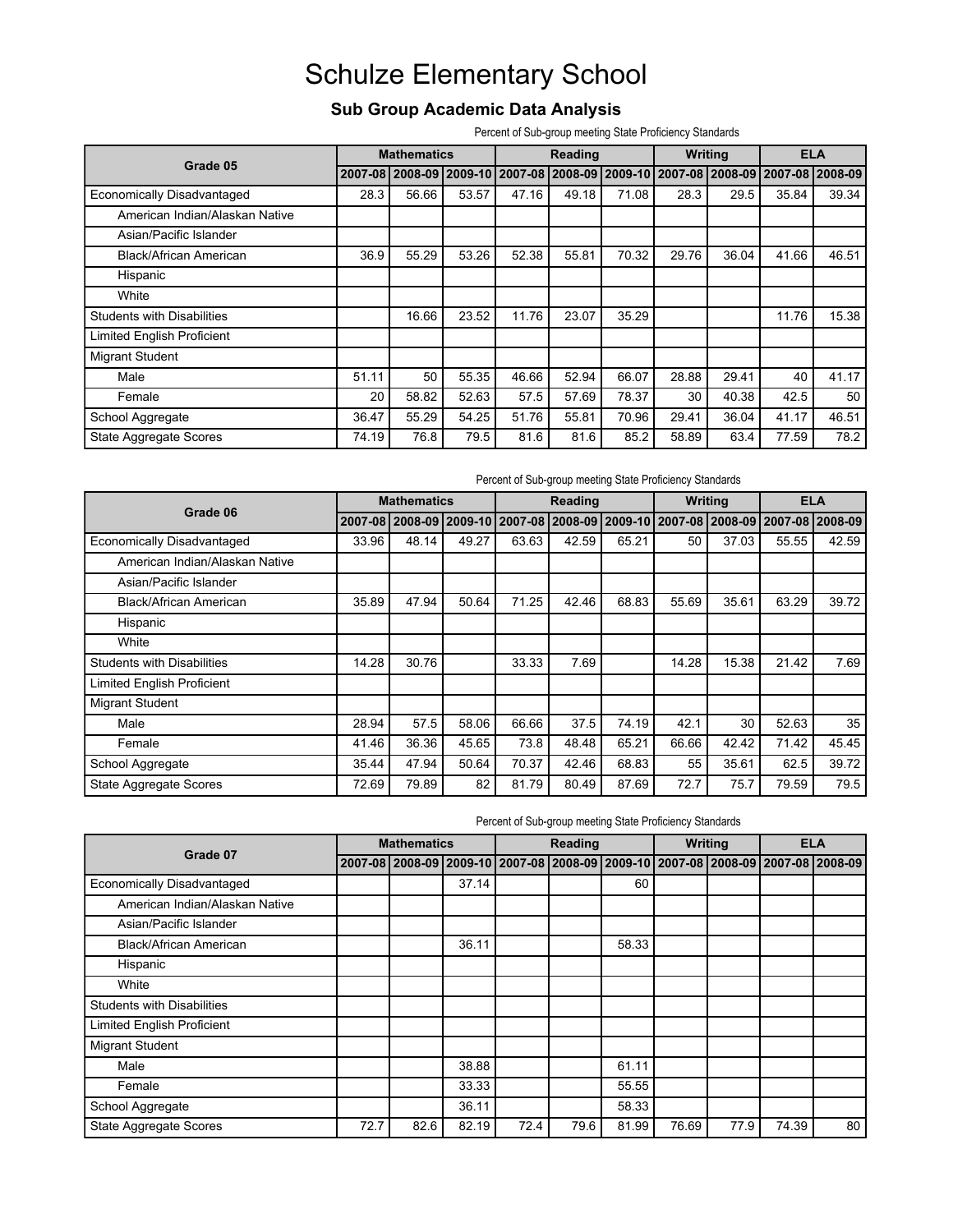### **Sub Group Non-Academic Data Analysis**

|                                   |     | # Students |                   |       | # Students with Absences |       |         |       |                |       | # Students with Suspensions |       |         |       |         |
|-----------------------------------|-----|------------|-------------------|-------|--------------------------|-------|---------|-------|----------------|-------|-----------------------------|-------|---------|-------|---------|
| <b>All Students</b>               |     |            | 07-08 08-09 09-10 |       | 2007-08                  |       | 2008-09 |       | 2009-10        |       | 2007-08                     |       | 2008-09 |       | 2009-10 |
|                                   |     |            |                   | $>10$ | $10$                     | $>10$ | $10$    | $>10$ | $10$           | $In*$ | Out*                        | $In*$ | Out*    | $In*$ | Out*    |
| Economically Disadvantaged        | 477 | 525        | 644               | 362   | 114                      | 404   | 121     | 355   | 283            |       |                             |       |         |       |         |
| American Indian/Alaskan Native    |     |            |                   |       |                          |       |         |       |                |       |                             |       |         |       |         |
| Asian/Pacific Islander            |     |            |                   |       |                          |       |         |       |                |       |                             |       |         |       |         |
| Black/African American            | 645 | 627        | 739               | 470   | 173                      | 477   | 150     | 393   | 339            |       |                             |       |         |       |         |
| Hispanic                          | 3   |            |                   | 3     |                          |       |         |       |                |       |                             |       |         |       |         |
| White                             | 5   | 3          | 10                | 3     | $\overline{2}$           | 3     |         | 8     | $\overline{2}$ |       |                             |       |         |       |         |
| <b>Students with Disabilities</b> | 83  | 88         | 102               | 65    | 18                       | 72    | 16      | 67    | 34             |       |                             |       |         |       |         |
| <b>Limited English Proficient</b> |     |            |                   |       |                          | 1     |         |       |                |       |                             |       |         |       |         |
| <b>Migrant Student</b>            |     |            |                   |       |                          |       |         |       |                |       |                             |       |         |       |         |
| Male                              | 321 | 301        | 366               | 234   | 86                       | 226   | 75      | 195   | 167            |       |                             |       |         |       |         |
| Female                            | 333 | 329        | 384               | 242   | 90                       | 254   | 75      | 207   | 174            |       |                             |       |         |       |         |
| School Aggregate                  | 654 | 630        | 750               | 476   | 176                      | 480   | 150     | 402   | 341            |       |                             |       |         |       |         |

|                                   |         | # of Truancies |                   | # of Expulsions         |       |         | <b>Unduplicated Counts</b> |         |       |         |
|-----------------------------------|---------|----------------|-------------------|-------------------------|-------|---------|----------------------------|---------|-------|---------|
| <b>All Students</b>               | 2007-08 |                | 2008-09   2009-10 | 2007-08 2008-09 2009-10 |       | 2007-08 |                            | 2008-09 |       | 2009-10 |
|                                   |         |                |                   |                         | $In*$ | Out*    | $In*$                      | Out*    | $In*$ | Out*    |
| Economically Disadvantaged        |         |                |                   |                         |       |         |                            |         |       |         |
| American Indian/Alaskan Native    |         |                |                   |                         |       |         |                            |         |       |         |
| Asian/Pacific Islander            |         |                |                   |                         |       |         |                            |         |       |         |
| Black/African American            |         |                |                   |                         |       |         |                            |         |       |         |
| Hispanic                          |         |                |                   |                         |       |         |                            |         |       |         |
| White                             |         |                |                   |                         |       |         |                            |         |       |         |
| <b>Students with Disabilities</b> |         |                |                   |                         |       |         |                            |         |       |         |
| <b>Limited English Proficient</b> |         |                |                   |                         |       |         |                            |         |       |         |
| <b>Migrant Student</b>            |         |                |                   |                         |       |         |                            |         |       |         |
| Male                              |         |                |                   |                         |       |         |                            |         |       |         |
| Female                            |         |                |                   |                         |       |         |                            |         |       |         |
| School Aggregate                  |         |                |                   |                         |       |         |                            |         |       |         |

|                                   |         | # Students |         |         | # of Retention in the Grade |         |         | # of Dropouts |         |
|-----------------------------------|---------|------------|---------|---------|-----------------------------|---------|---------|---------------|---------|
| <b>All Students</b>               | 2007-08 | 2008-09    | 2009-10 | 2007-08 | 2008-09                     | 2009-10 | 2007-08 | 2008-09       | 2009-10 |
| <b>Economically Disadvantaged</b> | 477     | 525        | 644     |         |                             |         |         |               |         |
| American Indian/Alaskan Native    |         |            |         |         |                             |         |         |               |         |
| Asian/Pacific Islander            |         |            |         |         |                             |         |         |               |         |
| Black/African American            | 645     | 627        | 739     |         |                             |         |         |               |         |
| Hispanic                          | 3       |            |         |         |                             |         |         |               |         |
| White                             | 5       | 3          | 10      |         |                             |         |         |               |         |
| <b>Students with Disabilities</b> | 83      | 88         | 102     |         |                             |         |         |               |         |
| <b>Limited English Proficient</b> |         |            |         |         |                             |         |         |               |         |
| <b>Migrant Student</b>            |         |            |         |         |                             |         |         |               |         |
| Male                              | 321     | 301        | 366     |         |                             |         |         |               |         |
| Female                            | 333     | 329        | 384     |         |                             |         |         |               |         |
| School Aggregate                  | 654     | 630        | 750     |         |                             |         |         |               |         |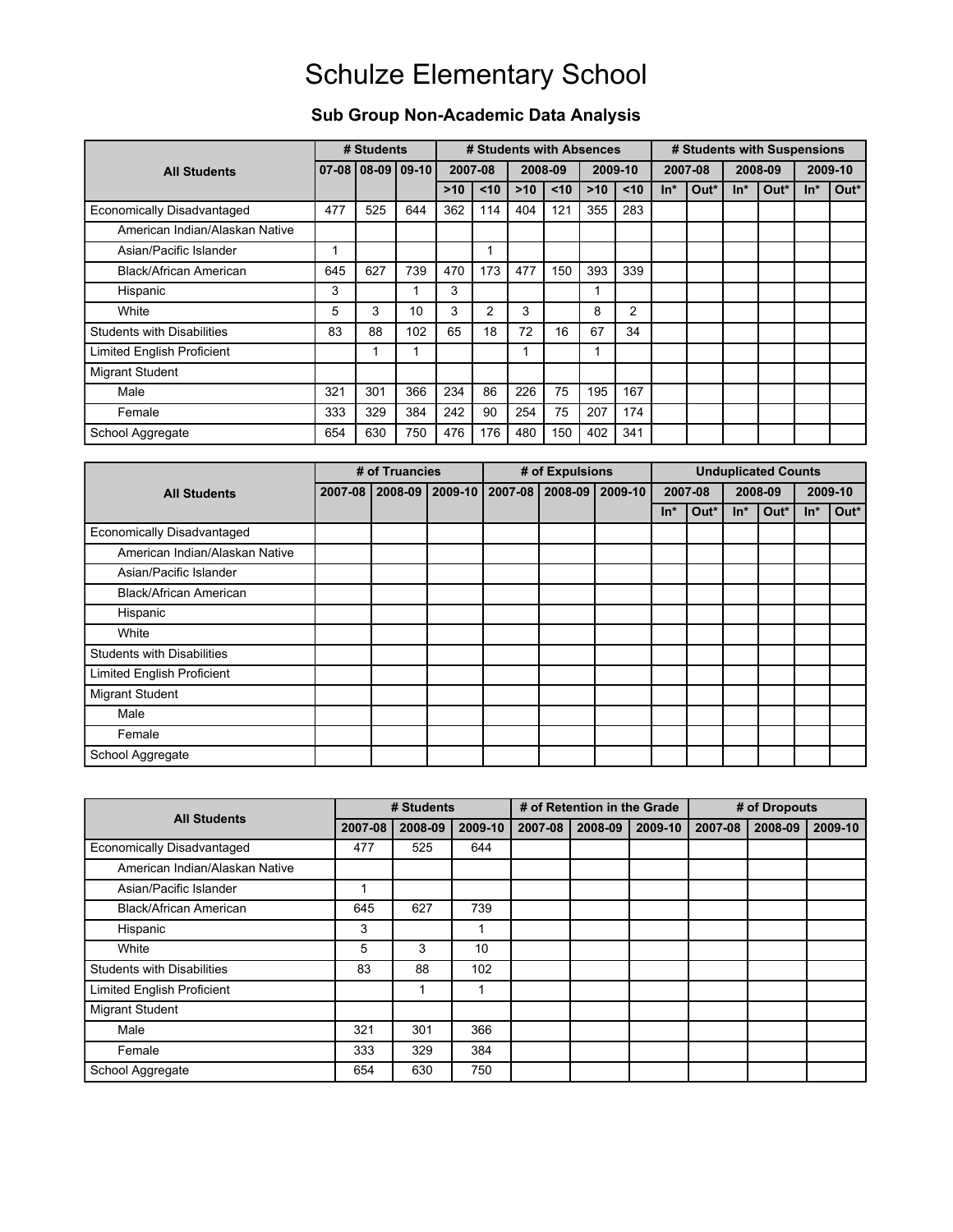### **Sub Group Non-Academic Data Analysis**

|                                   | # Promoted to Next Grade |         |         | <b>Mobility</b> |         |         |         |         |         |
|-----------------------------------|--------------------------|---------|---------|-----------------|---------|---------|---------|---------|---------|
| <b>All Students</b>               | 2007-08                  | 2008-09 | 2009-10 | <b>Entering</b> |         |         | Leaving |         |         |
|                                   |                          |         |         | 2007-08         | 2008-09 | 2009-10 | 2007-08 | 2008-09 | 2009-10 |
| Economically Disadvantaged        |                          |         |         |                 |         |         |         |         |         |
| American Indian/Alaskan Native    |                          |         |         |                 |         |         |         |         |         |
| Asian/Pacific Islander            |                          |         |         |                 |         |         |         |         |         |
| Black/African American            |                          |         |         |                 |         |         |         |         |         |
| Hispanic                          |                          |         |         |                 |         |         |         |         |         |
| White                             |                          |         |         |                 |         |         |         |         |         |
| Students with Disabilities        |                          |         |         |                 |         |         |         |         |         |
| <b>Limited English Proficient</b> |                          |         |         |                 |         |         |         |         |         |
| Migrant Student                   |                          |         |         |                 |         |         |         |         |         |
| Male                              |                          |         |         |                 |         |         |         |         |         |
| Female                            |                          |         |         |                 |         |         |         |         |         |
| School Aggregate                  |                          |         |         |                 |         |         |         |         |         |

#### **Enrollment and Graduation Data, All Students 2009-10**

| Grade | # of<br><b>Students</b> | # of Students<br>enrolled in a<br>Young 5's program | # Students in<br>course/grade<br>acceleration | <b>Early HS</b><br>Graduation | # of<br><b>Retentions</b> | # of<br><b>Dropouts</b> | # Promoted to<br><b>Next Grade</b> |
|-------|-------------------------|-----------------------------------------------------|-----------------------------------------------|-------------------------------|---------------------------|-------------------------|------------------------------------|
| 00    | 71                      |                                                     |                                               |                               |                           |                         |                                    |
| 00    | 71                      |                                                     |                                               |                               |                           |                         |                                    |
| 01    | 84                      |                                                     |                                               |                               |                           |                         |                                    |
| 01    | 84                      |                                                     |                                               |                               |                           |                         |                                    |
| 02    | 84                      |                                                     |                                               |                               |                           |                         |                                    |
| 02    | 84                      |                                                     |                                               |                               |                           |                         |                                    |
| 03    | 93                      |                                                     |                                               |                               |                           |                         |                                    |
| 03    | 93                      |                                                     |                                               |                               |                           |                         |                                    |
| 04    | 101                     |                                                     |                                               |                               |                           |                         |                                    |
| 04    | 101                     |                                                     |                                               |                               |                           |                         |                                    |
| 05    | 83                      |                                                     |                                               |                               |                           |                         |                                    |
| 05    | 83                      |                                                     |                                               |                               |                           |                         |                                    |

### **Number of Students Enfolled in Extended Learning Opportunities in 2009-10**

| Grade | # of Student in<br><b>Building</b> | # Enrolled in<br>Advanced Placement<br><b>Classes</b> | # Enrolled in<br>International<br><b>Baccalaureate Crs</b> | # of Students<br>in<br><b>Dual Enrollment</b> | # of Students in<br><b>CTE/Vocational</b><br><b>Cllasses</b> | # of Students who have<br>approved/reviewd<br><b>EDP on File</b> |
|-------|------------------------------------|-------------------------------------------------------|------------------------------------------------------------|-----------------------------------------------|--------------------------------------------------------------|------------------------------------------------------------------|
| 00    | 71                                 |                                                       |                                                            |                                               |                                                              |                                                                  |
| 00    | 71                                 |                                                       |                                                            |                                               |                                                              |                                                                  |
| 01    | 84                                 |                                                       |                                                            |                                               |                                                              |                                                                  |
| 01    | 84                                 |                                                       |                                                            |                                               |                                                              |                                                                  |
| 02    | 84                                 |                                                       |                                                            |                                               |                                                              |                                                                  |
| 02    | 84                                 |                                                       |                                                            |                                               |                                                              |                                                                  |
| 03    | 93                                 |                                                       |                                                            |                                               |                                                              |                                                                  |
| 03    | 93                                 |                                                       |                                                            |                                               |                                                              |                                                                  |
| 04    | 101                                |                                                       |                                                            |                                               |                                                              |                                                                  |
| 04    | 101                                |                                                       |                                                            |                                               |                                                              |                                                                  |
| 05    | 83                                 |                                                       |                                                            |                                               |                                                              |                                                                  |
|       |                                    |                                                       |                                                            |                                               |                                                              |                                                                  |